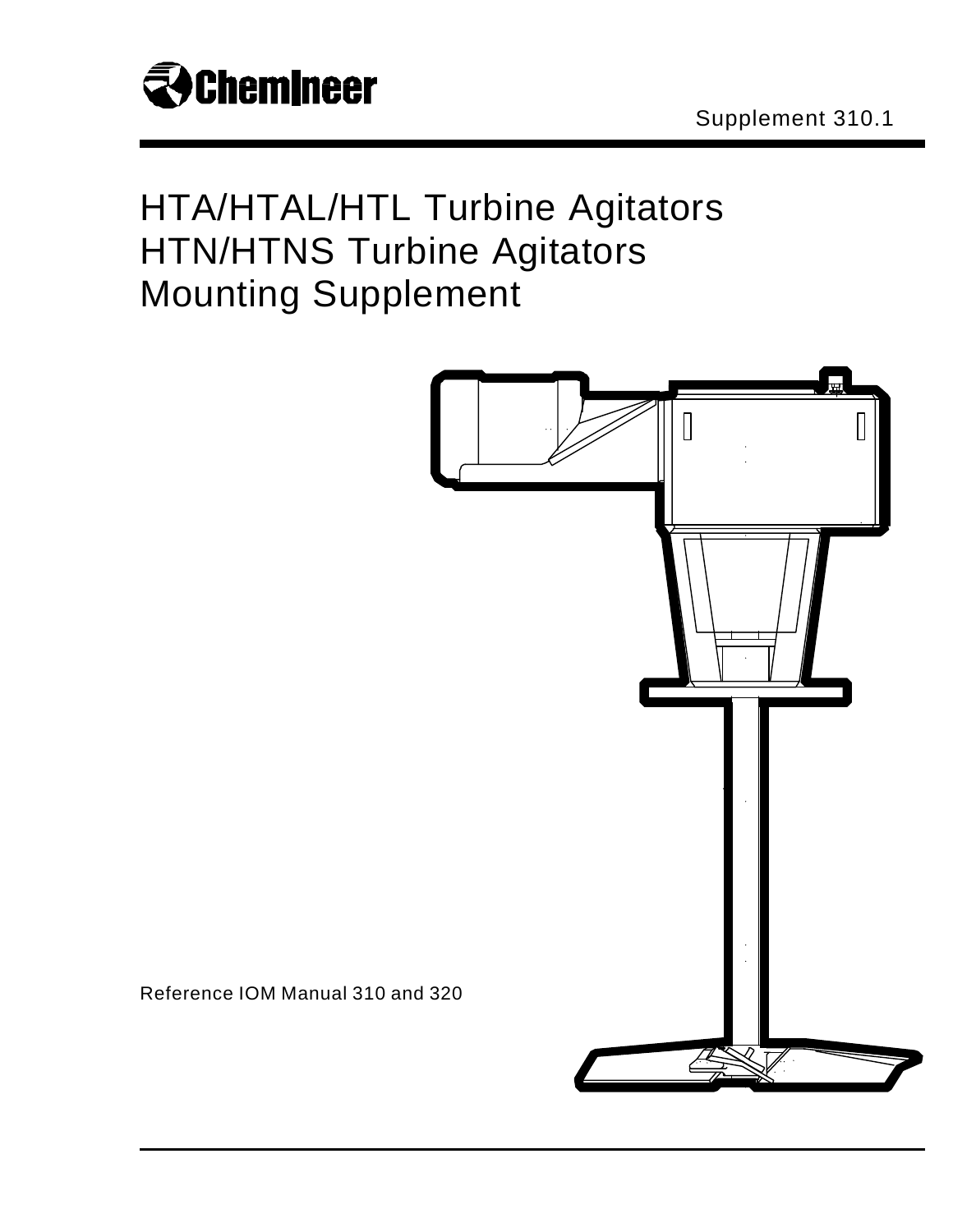

© Chemineer, Inc. 2000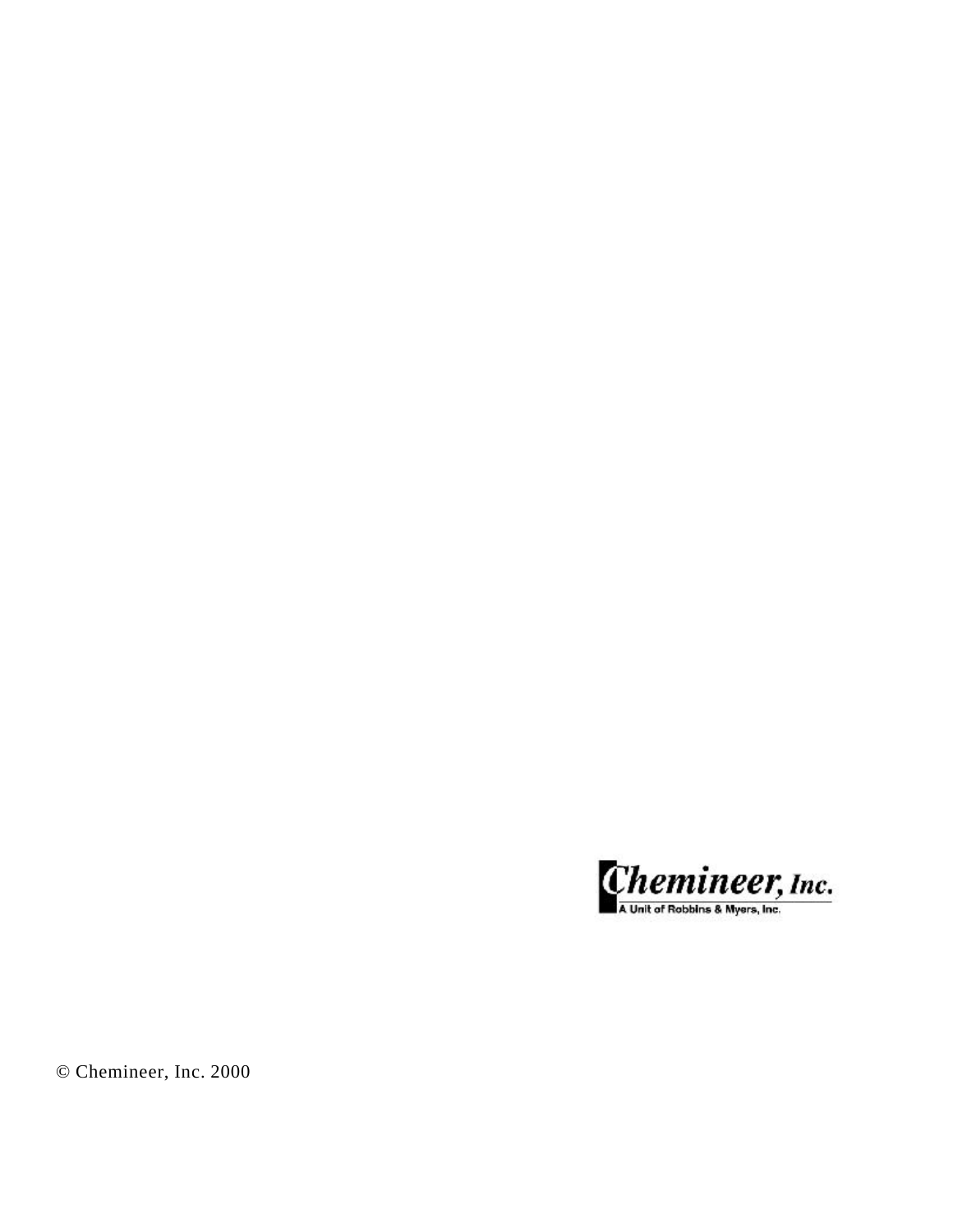## **MOUNTING**

HTA, HTAL HTL, HTN and HTNS style units are designed to mount on an ANSI flange, nozzle or pad located on the vessel top head. See *Figure 1, page 3.*

Unless otherwise specified on the agitator assembly drawing, the agitator extension shaft is designed to run in a true vertical position. The agitator drive assembly must be **level within 1/4 degree.** The angular misalignment may be corrected by machining the nozzle or pad level and flat. In extreme cases, a tapered adapter will be required (supplied by others). Call *Chemineer Field Service* for assistance. *Do not angle or side mount.*

During operation of the agitator, the fluid motion in the vessel produced by the rotation of the turbine impeller can exert significant forces and moments on the agitator extension shaft. The forces and moments produced by the turbine rotating in a fluid are; torque, turbine thrust and turbine hydraulic (side) force. Torque implies an unchanging load, but the actual operating torque will show plus or minus 10 to 20 percent variability due to turbulent conditions within the agitated fluid. Start up of the agitator with the turbine impacted in solids is beyond the scope of these recommendations. Hydraulic forces acting on the turbine generate moments, which act on the shaft and are transmitted to the agitator drive. Because of the random nature of the forces and the rotation of the shaft, the direction of these forces is constantly changing. A pitched blade or axial flow turbine normally pumps downward and generates and upward thrust. The thrust force is generally less than the weight of the unit. Upward pumping turbine thrust force will add to the unit weight. The net effect of the turbine thrust force is to offset or add to the unit weight, contributing to the variability of the support structure loading. The agitator has been designed to accommodate these forces, and as a result, the forces are transmitted directly to the agitator mounting nozzle or pad. The nozzle or pad and vessel top head must be rigid enough support the agitator weight and limit the angular displacement of the agitator drive to .05 degrees as a result of the torque and bending moment. Refer to the agitator assembly drawing for the nozzle or pad size and design loads.

See *Tables 3 and 4, pages 6 and 7,* for the recommended vessel head thickness vs. vessel diameter, agitator case size and mounting nozzle or pad size. These tables are to be used as a guide for determining when vessel head reinforcement is required.

The tables are based upon the use of ASME flanged and dished heads, atmospheric design pressures and ChemScale® agitation levels of 6 to 7. Elliptical or hemispherical heads of the same diameter and thickness are more rigid than ASME flanged and dished heads. Design pressures greater than atmospheric may required vessel head thicknesses greater than the table values.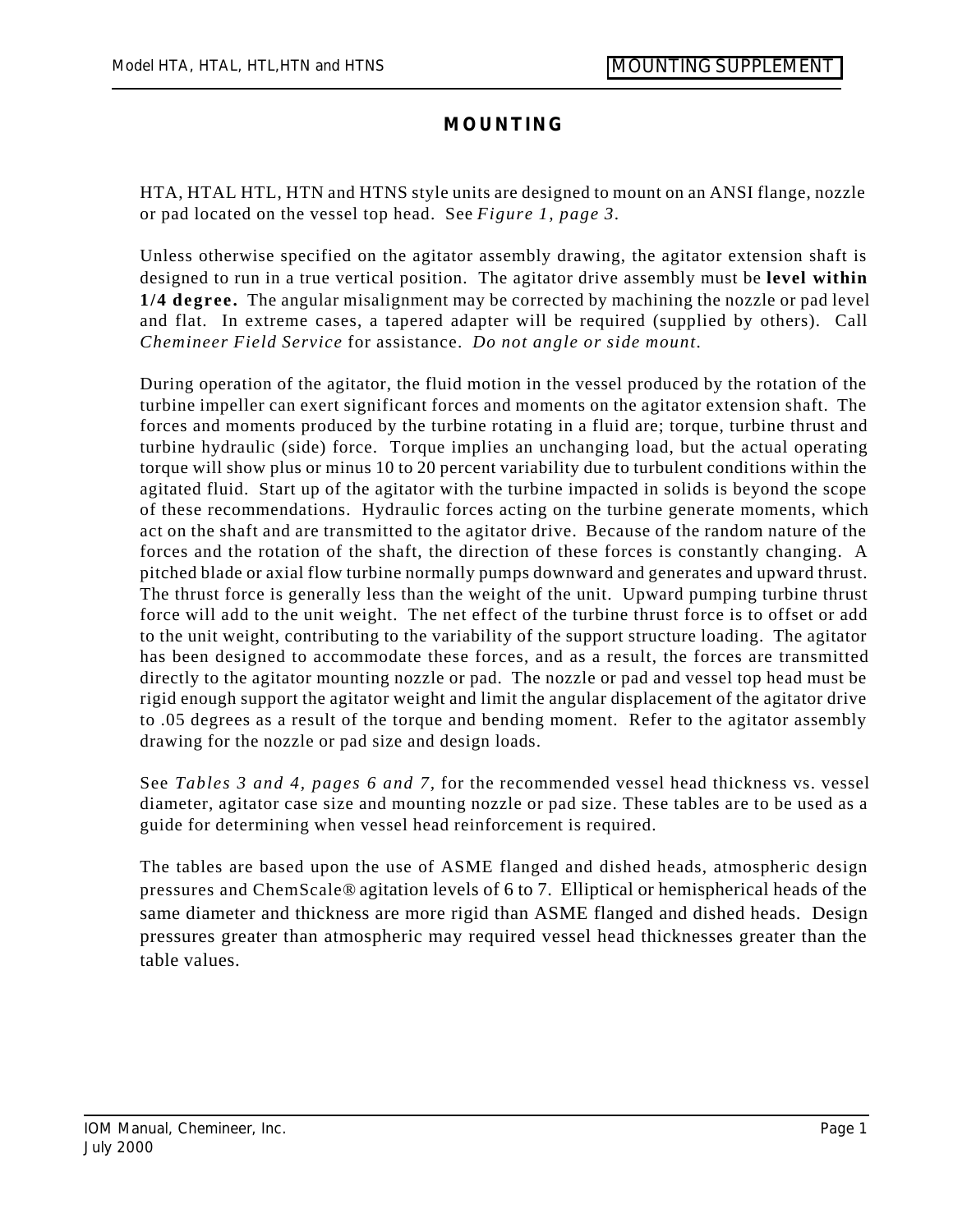Ξ

## **MOUNTING**

Very high ChemScale agitation levels may require vessel head thicknesses greater than the table values. If the vessel head is not rigid enough, the head thickness can be increased or a reinforcement pad (*Figure 2, page 4)* can be added.

This information is intended as a guide and does not relieve the user of completely analyzing the entire mounting system.

*CAUTION! Optional pad type steady bearing (see IOM Manual 310, page 42 or Manual 320, page 36) may require the agitator mounting nozzle or pad to be precisely level and concentric with the steady bearing nozzle or pad. Call Chemineer Field Service for assistance.*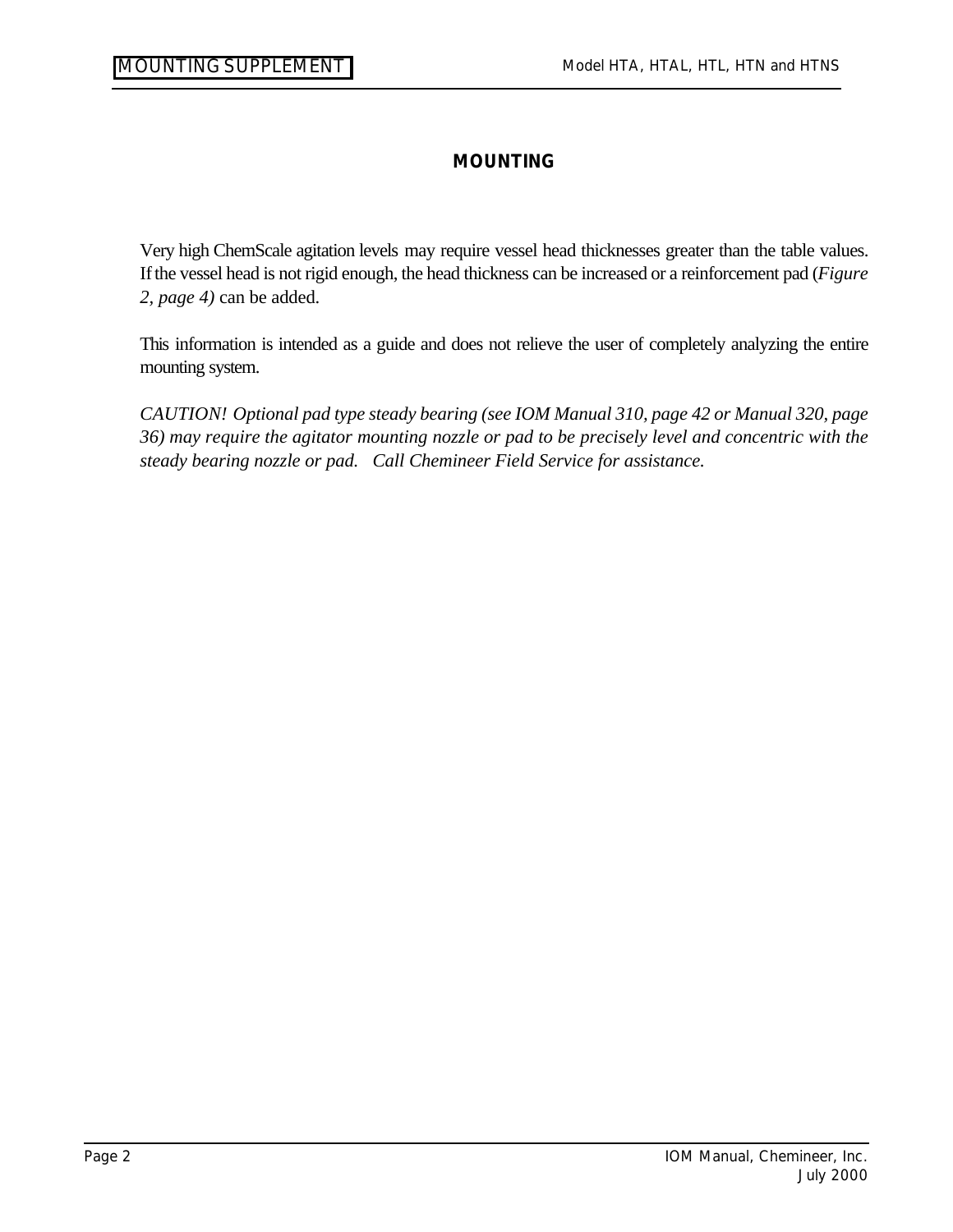

Figure 1: Agitator Mounting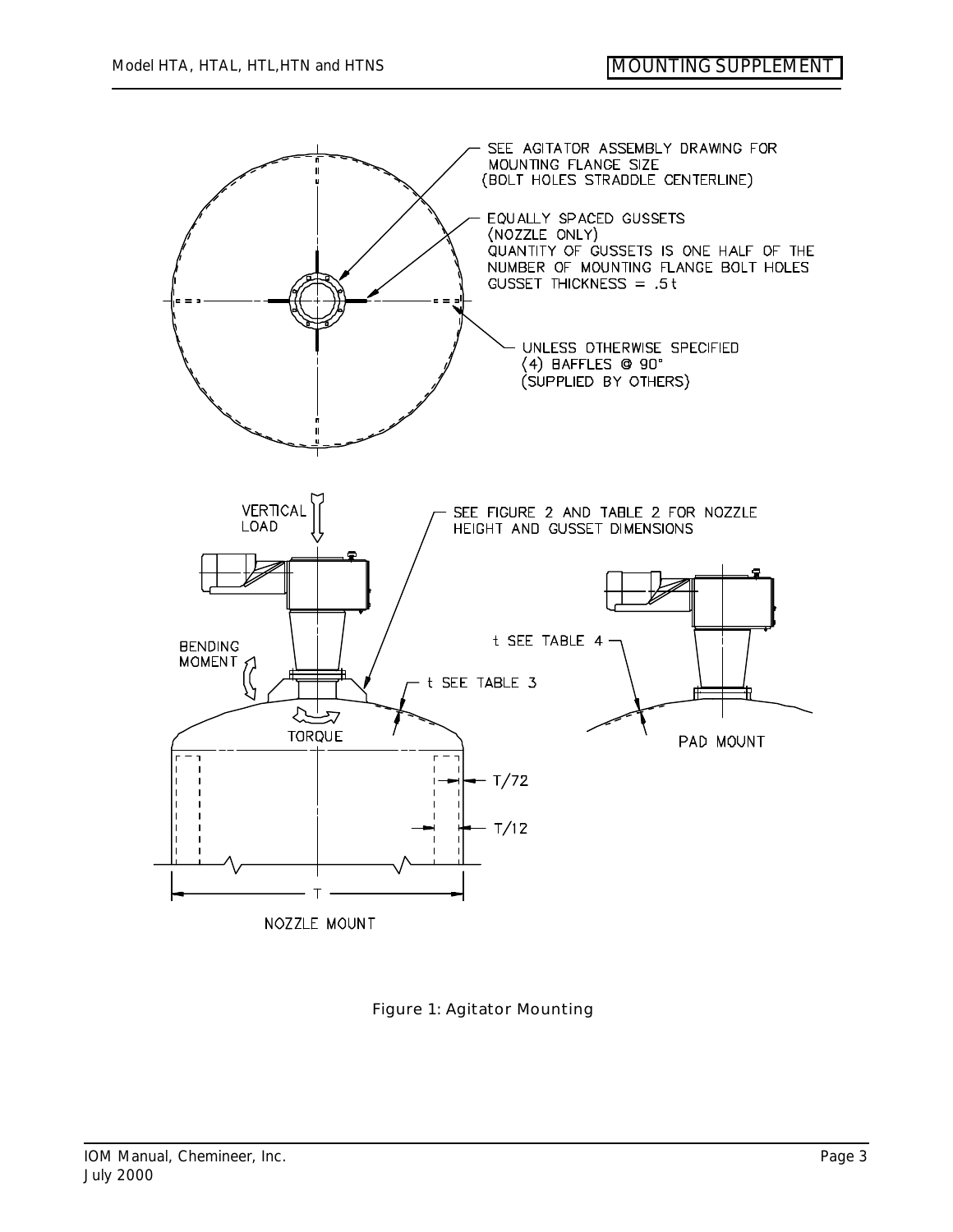Ξ



Figure 2: Agitator Mounting Nozzle/Pad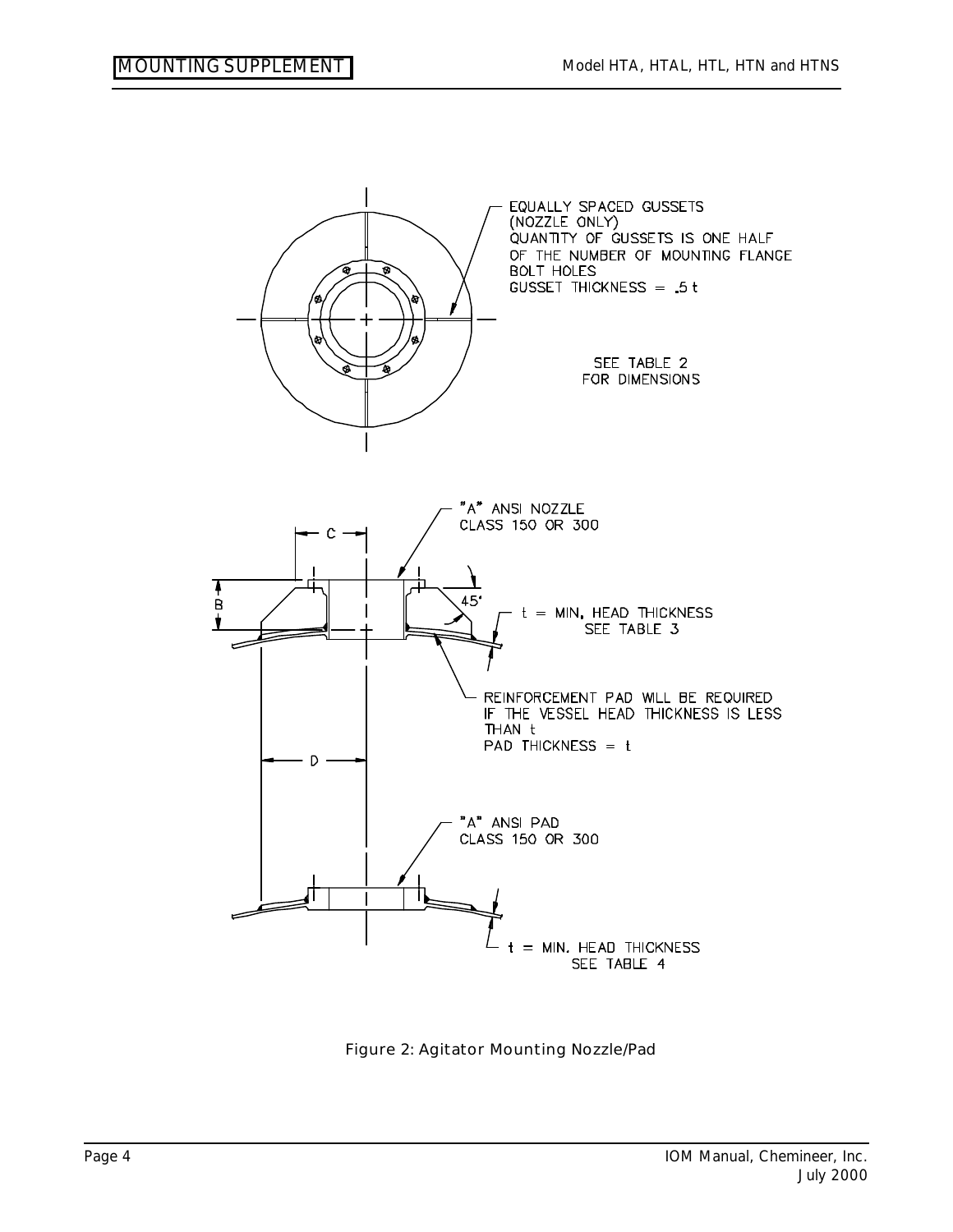| Case Size   | A   | B              | C                 | D            |
|-------------|-----|----------------|-------------------|--------------|
| $1, 2 \& 3$ | 8"  | $6''$ (152 mm) | $8''(203)$ mm)    | 12" (305 mm) |
| 4, 5 & 6    | 12" | $8''(203)$ mm) | 11.5" (292 mm)    | 17" (432 mm) |
| 7 & 8       | 16" | $8''(203)$ mm) | $13.5$ " (343 mm) | 19" (483 mm) |
| 9           | 20" | 12" (305 mm)   | $17.5$ " (445 mm) | 26" (660 mm) |
| 10 & 11     | 24" | 12" (305 mm)   | 19.5" (495 mm)    | 28" (711 mm) |
| 12 & 13     | 30" | 12" (305 mm)   | $24$ " (610 mm)   | 31" (787 mm) |

## *TABLE 2: AGITATOR MOUNTING NOZZLE/PAD REINFORCEMENT DIMENSIONS*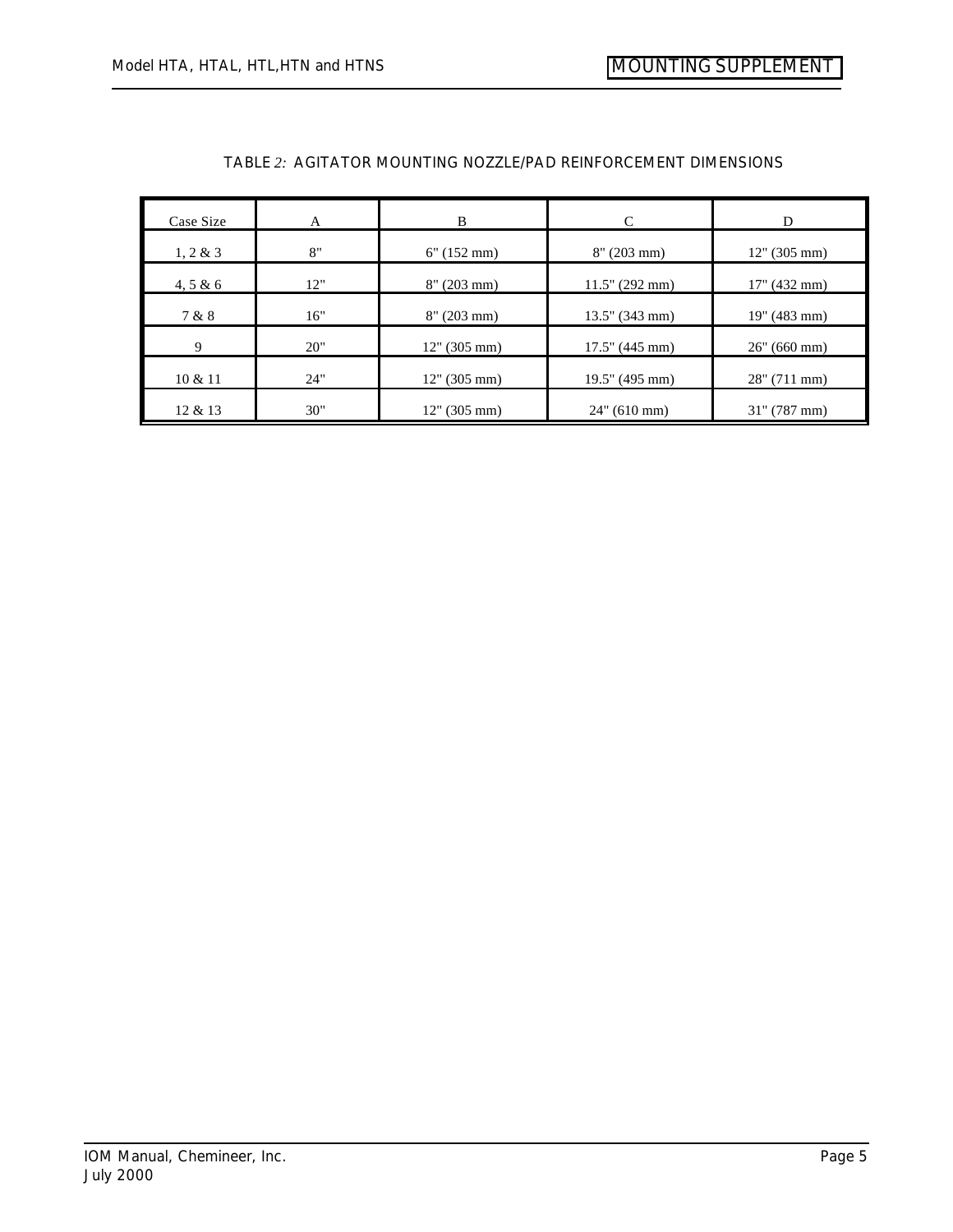Ξ

|                  |                | Vessel Diameter, Feet (Meters) |                         |                                |                     |                          |
|------------------|----------------|--------------------------------|-------------------------|--------------------------------|---------------------|--------------------------|
| Case<br>Size     | Nozzle<br>Size | 4(1.22)                        | 5(1.52)                 | 6(1.83)                        | 7(2.13)             | 8(2.44)                  |
| 1                | 8" / 10"       | .125''(3.18mm)                 | .187''(4.76mm)          | .187''(4.76mm)                 | .187''(4.76mm)      | $.250$ " (6.35 mm)       |
| $\overline{2}$   | 8" / 10"       | $.187$ " (4.76mm)              | .250''(6.35mm)          | .250''(6.35mm)                 | .312''(7.92mm)      | $.312$ " (7.92 mm)       |
| 3                | 8''/10''       | .312" (7.92mm)                 | .312''(7.92mm)          | .375''(9.53mm)                 | .437''(9.53mm)      | $.437$ " (11.1 mm)       |
| $\overline{4}$   | 12"            | $.187$ " (4.76mm)              | .250''(6.35mm)          | .312''(7.92mm)                 | .312''(7.92mm)      | $.375$ " (9.53 mm)       |
| 5                | 12"            | $.250$ " (6.35mm)              | .312''(7.92mm)          | $.375$ "(9.53mm)               | .437''(11.1mm)      | $.500$ " (12.7 mm)       |
| 6                | 12"            | .375" (9.53mm)                 | .437''(11.1mm)          | .500''(12.7mm)                 | .562''(14.3mm)      | $.625$ " (15.9 mm)       |
| 7                | 16"            | $---$                          | $---$                   | .375''(9.53mm)                 | .437''(11.1mm)      | $.500$ " (12.7 mm)       |
| 8                | 16"            | $---$                          |                         | .500''(12.7mm)                 | .562''(14.3mm)      | $.562$ " (14.3 mm)       |
| 9                | 20"            | $---$                          | $---$                   |                                | $.437$ " $(11.1mm)$ | $.500$ " (12.7 mm)       |
| 10               | 24"            | $---$                          | $---$                   | $---$                          |                     | $.500''$ (12.7 mm)       |
| 11               | 24"            | $---$                          | $---$                   |                                |                     | $.500$ " (12.7 mm)       |
| 12               | 30"            |                                |                         |                                |                     |                          |
| 13               | 30"            | ---                            | $--$                    |                                |                     |                          |
|                  |                |                                |                         |                                |                     |                          |
|                  |                |                                |                         | Vessel Diameter, Feet (Meters) |                     |                          |
| Case<br>Size     | Nozzle<br>Size | 9(2.74)                        | 10(3.05)                | 12(3.66)                       | 15(4.57)            | 20(6.10)                 |
| 1                | 8" / 10"       | .250''(6.35mm)                 | .250''(6.35mm)          | .312''(7.92mm)                 | .312''(7.92mm)      | $.375$ " (9.53 mm)       |
| $\overline{2}$   | 8" / 10"       | $.375$ "(9.53mm)               | $.375$ "(9.53mm)        | $.375$ "(9.53mm)               | .437''(11.1mm)      | $.437$ " (11.1 mm)       |
| 3                | 8''/10''       | .500''(12.7mm)                 | .500''(12.7mm)          | .500''(12.7mm)                 | .562''(14.3mm)      | $.562$ " (14.3 mm)       |
| $\overline{4}$   | 12"            | .437" (11.1mm)                 | .437''(11.1mm)          | .500''(12.7mm)                 | .562''(14.3mm)      | $.625$ " (15.9 mm)       |
| 5                | 12"            | $.500$ " (12.7mm)              | .562''(14.3mm)          | .625''(15.9mm)                 | .75" (19.1 mm)      | .75" (19.1 mm)           |
| 6                | 12"            | $.625$ " (15.9mm)              | .75" (19.1 mm)          | .75" (19.1 mm)                 | .875''(22.2mm)      | $.875$ " (22.2 mm)       |
| $\boldsymbol{7}$ | $16"$          | $.562$ " (14.3mm)              | $.562^{\circ}$ (14.3mm) | .625''(15.9mm)                 | .75" (19.1 mm)      | $.875$ " (22.2 mm)       |
| 8                | $16"$          | $.625$ " (15.9mm)              | .687''(17.5mm)          | .75" (19.1 mm)                 | .875''(22.2mm)      | $1.00^{\circ}$ (25.4 mm) |
| 9                | 20"            | $.562$ " (14.3mm)              | .625''(15.9mm)          | .687''(17.5)                   | .875''(22.2mm)      | $1.00$ " (25.4 mm)       |
| 10               | 24"            | $.562$ " (14.3mm)              | .625''(15.9mm)          | $.75$ " (19.1 mm)              | .875''(22.2mm)      | $1.00^{\circ}$ (25.4 mm) |
| 11               | 24"            | $.562$ " (14.3mm)              | .625''(15.9mm)          | $.75$ " (19.1 mm)              | .875''(22.2mm)      | $1.00$ " (25.4 mm)       |
| 12               | 30"            |                                | .625''(15.9mm)          | .75" (19.1 mm)                 | .875''(22.2mm)      | $1.25$ " (31.7 mm)       |

|  |  |  | TABLE 3: VESSEL HEAD THICKNESS (t), NOZZLE MOUNT |
|--|--|--|--------------------------------------------------|
|--|--|--|--------------------------------------------------|